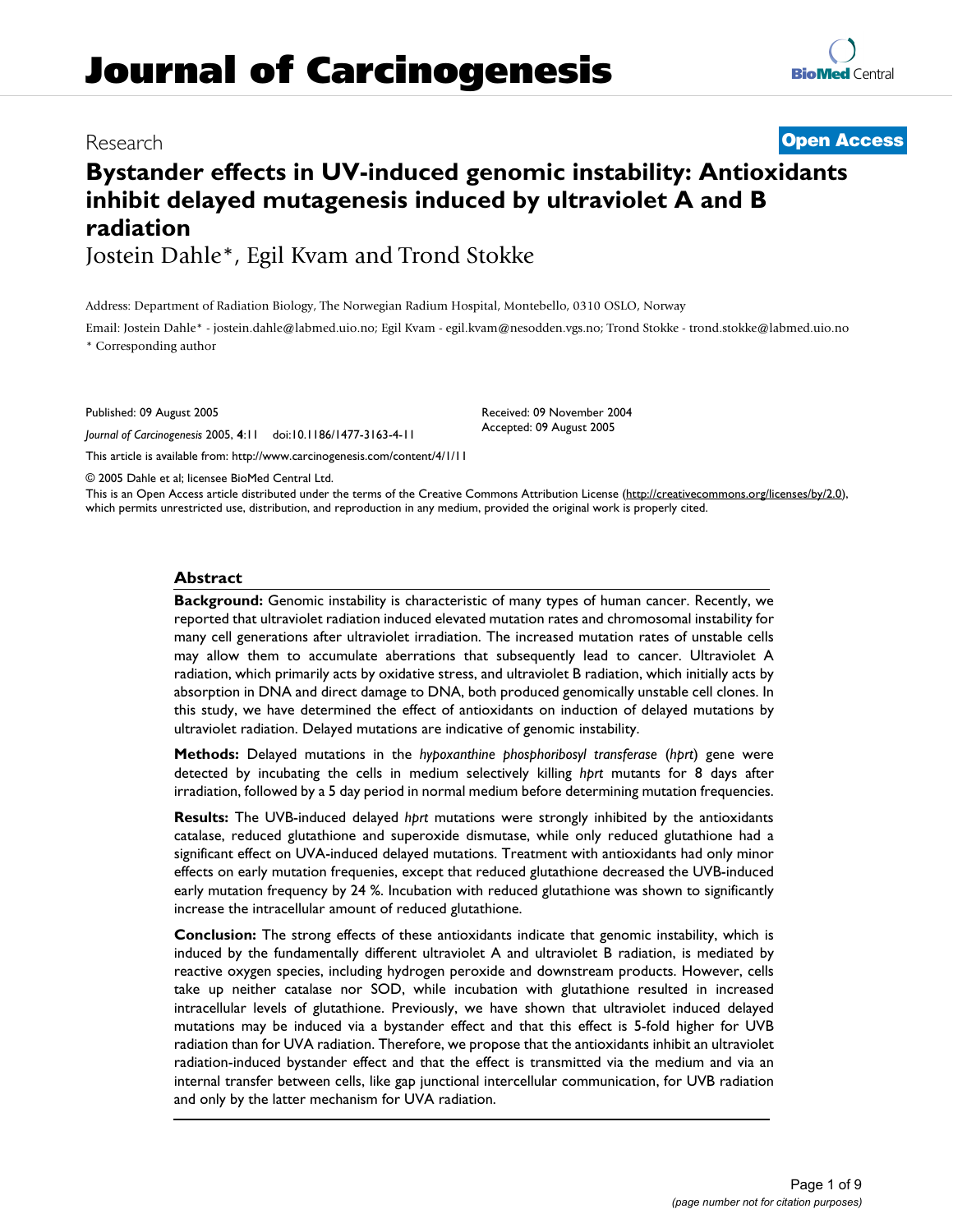#### **Background**

Genomic instability is a hallmark of multistage carcinogenesis [1]. The instability is likely to accelerate the mutation rate of unstable cells and give them growth advantage over normal cells. It is established that ionizing radiation causes genomic instability in mammalian cells in the form of a persistent increase in various types of genetic changes such as mutations, sister chromatid exchanges and chromosome aberrations that last for many cell generations after exposure [2]. The mechanisms of induction and maintenance of these persistent changes are largely unknown. However, it is likely that ionizing radiationinduced genomic instability is maintained for many cell generations by factors such as a persistent induction of DNA damage by increased levels of oxidative stress, mutations in DNA repair enzymes or radiation-induced up regulation of error-prone DNA repair mechanisms [3].

Ionizing radiation causes only a minor fraction of human cancers, and the types and locations of cellular damage by ionizing radiation are different from those of other environmental stress factors or endogenous stress [4,5]. We have chosen to use induction of genomic instability by ultraviolet A (UVA radiation, 320 – 400 nm) and ultraviolet B radiation (UVB radiation, 290–320 nm) as our model system [6]. UVB radiation is an established complete carcinogen that is the main cause of non-melanoma skin cancers such as squamous cell carcinomas [7]. UVA radiation is suspected to play a role in induction of genomically unstable malignant melanoma [8,9]. Both UVA and UVB radiation induce genomic instability in mammalian cells in the form of delayed gene mutations that occur 10–20 cell generations after exposure [6]. The unstable cell clones with delayed mutations were also chromosomally unstable.

UVB radiation acts initially by absorption in DNA and production of direct DNA damage in the form of pyrimidine dimers and other photoproducts [10]. In contrast, UVA radiation acts primarily in the presence of oxygen and endogenous photosensitizers by generating reactive oxygen species (ROS) in exposed cells [11]. Thus, UVA radiation induces a type of oxidative stress that resembles endogenous oxidative stress by inflammation or by other endogenous sources [12]. However, UVB radiation subsequently also induces oxidative stress to some degree, especially in the form of hydrogen peroxide and lipid peroxides [13,14], and UVA radiation also induce pyrimidine dimers [15]. Nevertheless, the spectra and time courses of UVA-induced ROS and DNA damage are very different from those of UVB [16].

ROS are involved in many aspects of biology, such as atherosclerosis, aging, mutagenesis and carcinogenesis [17]. Increased levels of ROS have been found in genomically unstable cell clones induced by ionizing radiation [18], and the antioxidant catalase has been shown to inhibit UVA-induced delayed formation of micronuclei [19]. Antioxidants reduce oxidation of biomolecules by ROS and other oxidants and may be a factor in reduction of the incidence of many types of human cancer, including skin cancer, by high consumption of tea, fruits and vegetables [20-22].

Reduced glutathione (GSH), catalase, and superoxide dismutase (SOD) are water-soluble antioxidants [23]. GSH reduces a broad spectrum of oxidants, whereas catalase and SOD specifically reacts with  $H_2O_2$  and superoxide, respectively [23]. Catalase and SOD are not taken up by cells, but extracellular GSH can be broken down by the plasma membrane enzyme γ-glutamyltransferase (GGT), which removes the γ-glutamyl moiety, and the resulting products can be taken up by cells and stimulate intracellular GSH synthesis [31].  $H_2O_2$  is a weak oxidant and poorly reactive. However, it can be converted to the highly reactive hydroxyl radical via the iron catalysed Fenton reaction.  $H_2O_2$  might be produced by a number of different non-enzymatic or enzymatic (SOD, oxidases, peroxidases and hydrogenases) processes [23]. UV radiation can activate flavin-containing NAD(P)H oxidases which subsequently lead to production of  $H_2O_2$  [\[24](#page-7-0)].

Recently it was shown that UV-induced delayed mutations might be induced via a bystander effect [25]. The bystander effect was 5-fold higher for UVB radiation than for UVA radiation. The factors mediating the bystander effect are unknown but reactive oxygen species are likely candidates. We hypothesize that antioxidants added after UVA and UVB radiation are potent inhibitors of genomic instability manifested as delayed mutations.

#### **Materials and methods** *Cell line and culture conditions*

Chinese hamster fibroblasts (V79 cells) were cultured in RPMI 1640 medium (PAA, Austria) supplemented with 10 % FCS (PAA, Austria), penicillin (100 U/ml), streptomycin (100  $\mu$ g/ml), L-glutamine (2 mM) and the following antioxidants (Sigma, Saint Louis, MO, USA): 1000 IU/ ml catalase from a 20.000 IU/ml stock solution in PBS, 5 mM GSH from a stock solution of 0.1 M in PBS (pH adjusted to 7.4) or 500 IU/ml SOD from a stock solution of 7500 IU/ml in PBS.

#### *UV- measurements*

The irradiance from the lamps was routinely measured with a PMA 2200 photometer (Solar light Co, Philadelphia, PA, USA) before each treatment. The lamp spectra (Figure 1) and absolute irradiance from the lamps were measured by an irradiance-calibrated USB 2000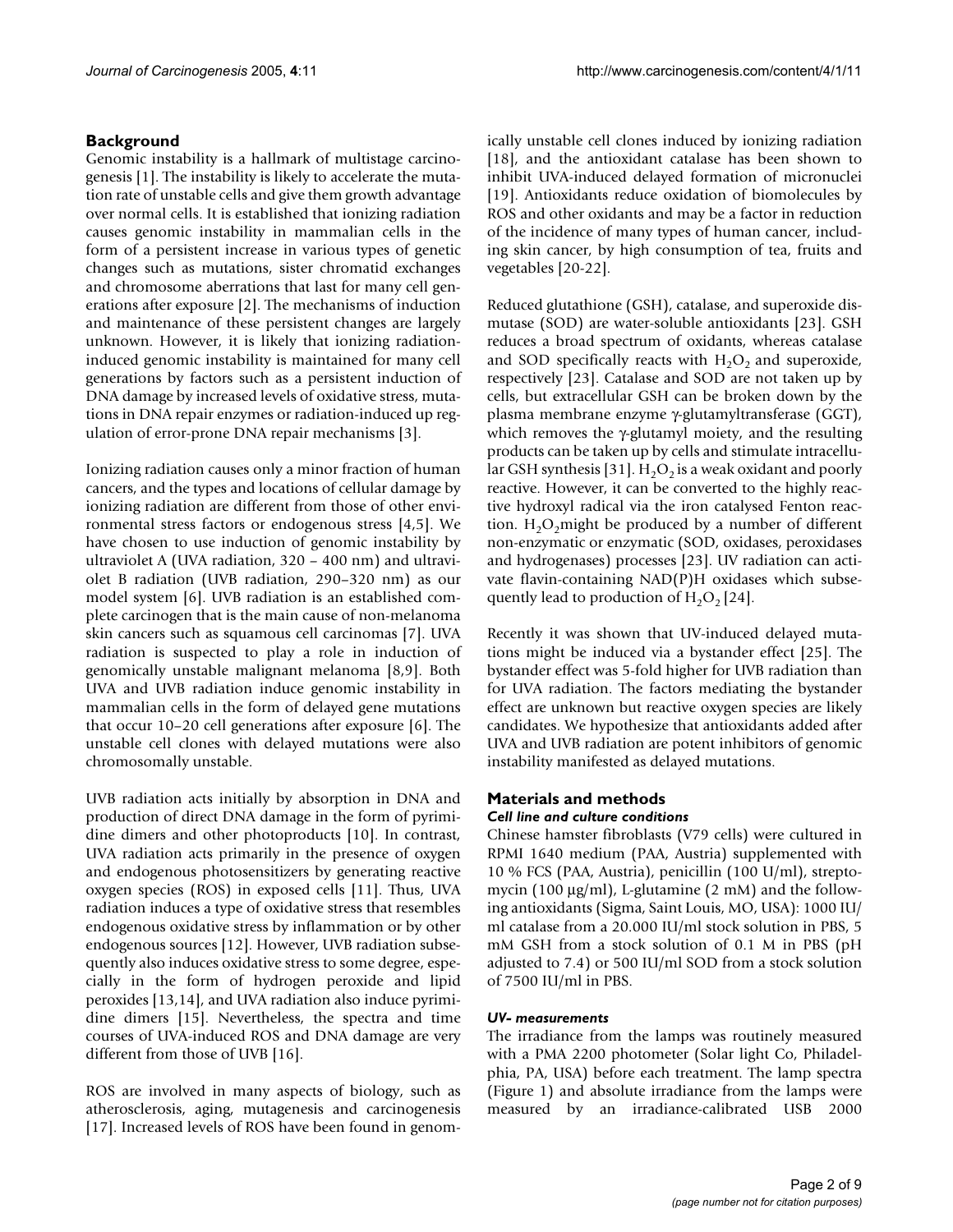

#### **Figure 1**

**Lamp spectra**. A) The UVA lamp has a peak at 375 nm. Total UVA- irradiance (320–400 nm) was 436 W/m2. B) The UVB lamp has a peak at 312 nm. Total UVB-irradiance (290– 320 nm) was 23.3 W/m2.

spectrometer (Avantes, Eerbeek, Holland) as described previously [6].

#### *UV-irradiation protocol*

Cells were seeded in 25 cm2 flasks (Nalge Nunc, Naperville, IL, USA) the day before irradiation. The cells were irradiated from above in PBS. The UVA lamp contains a 3 kW Hg-Xe light bulb and filters to remove unwanted UVB radiation and visible light (Sellamed 3000 lamp, Sellamed, Gevelsberg, Germany). The irradiance from the UVA lamp was 436 W/m2. The flasks transmitted 392 W/ m2. The UVB lamp contains a bank of six fluorescing tubes (TL-20W/01RS, Philips, Amsterdam, Holland). The irradiance from the UVB lamp was  $23.3 \text{ W/m}^2$ . The flasks transmitted 18.6 W/m2.

#### *Measurement of survival*

Eight hundred cells were seeded 18 h before exposure with UVA or UVB radiation. Antioxidants were added immediately after irradiation. The cells were incubated for 6–7 days after irradiation in cell medium, washed with 9 mg/ml NaCl, fixed with absolute alcohol and stained with a saturated methylene blue solution. Colonies larger than 50 cells were counted manually.

#### *Measurement of Early HPRT Mutations*

Cells were irradiated with UVA or UVB radiation. Antioxidants were added immediately after irradiation. The cells were subcultured on the third and sixth day after irradiation. On the eight day after irradiation one million cells were seeded in 4–6 100 mm dishes in medium with 5  $\mu$ g/

ml 6-thioguanine (6TG) (Sigma, Saint Louis, MO, USA) and 200 cells in triplicate 60 mm dishes in medium without 6TG. Seven days after seeding the cells were washed, fixed and stained. Images were obtained of the dishes with a flatbed scanner and homemade software was used to count the colonies [26]. The mutation frequency, m, (number of mutants per million cells) was calculated by equation 1:

$$
m = \frac{10^6 \cdot M}{c.e. \cdot C} \tag{1}
$$

where M is the total number of mutants counted, C is the total number of cells seeded (usually 1 million) and c.e. is the cloning efficiency.

#### *Measurement of Delayed HPRT Mutations*

The procedure used to determine delayed mutations has been described before [25]. Briefly, however, Cells were irradiated with UVA radiation or UVB radiation. Immediately after irradiation the PBS was replaced by medium containing HAT (0.2 mM hypoxanthine, 0.4 µM aminopterin and 75 µM thymidine) (Sigma, Saint Louis, MO, USA). Aminopterin (Sigma, Saint Louis, MO, USA) blocks de novo synthesis of DNA precursors, killing cells that lack the purine salvage pathway (HPRT mutants) whereas the wild type cells survive [27]. Four days after irradiation the cells were subcultured and again seeded in medium with HAT. Four days later the cells were subcultured again, but now incubated in ordinary medium (without HAT). After five days in ordinary medium, one million cells were seeded in 3–6 100 mm dishes per dose in medium with 5 µg/ml 6TG and 200 cells in triplicate 60 mm dishes per dose in medium without 6TG. Antioxidants were added immediately after irradiation and used until seeding in medium with 6TG. Six days after seeding the cells were washed, fixed, stained and counted as described above. The mutation frequency was calculated by equation 1. It may be conceivable that the delayed HPRT mutants detected were early mutations that were resistant to aminopterin treatment. However, when 13 different UV-and X radiation-induced HPRT- clones were tested for growth in HAT medium, only four cells in 25 million cells plated formed colonies after 7 days of growth. Thus, the assay used was valid for detecting delayed mutations.

#### *Flow cytometry*

Cells were washed two times with PBS and incubated with 50 µM monochlorobimane (MCB) for 45 minutes as described previously [28]. Subsequently the cells were trypsinsed and stained with 1 µg/ml propidium iodide (PI). The samples were analyzed in a FACSDIVA flow cytometer (Becton Dickinson, USA) equipped with one argon (Spectra Physics, USA) and one krypton laser (Coherent, USA) tuned to 488 nm and UV, respectively.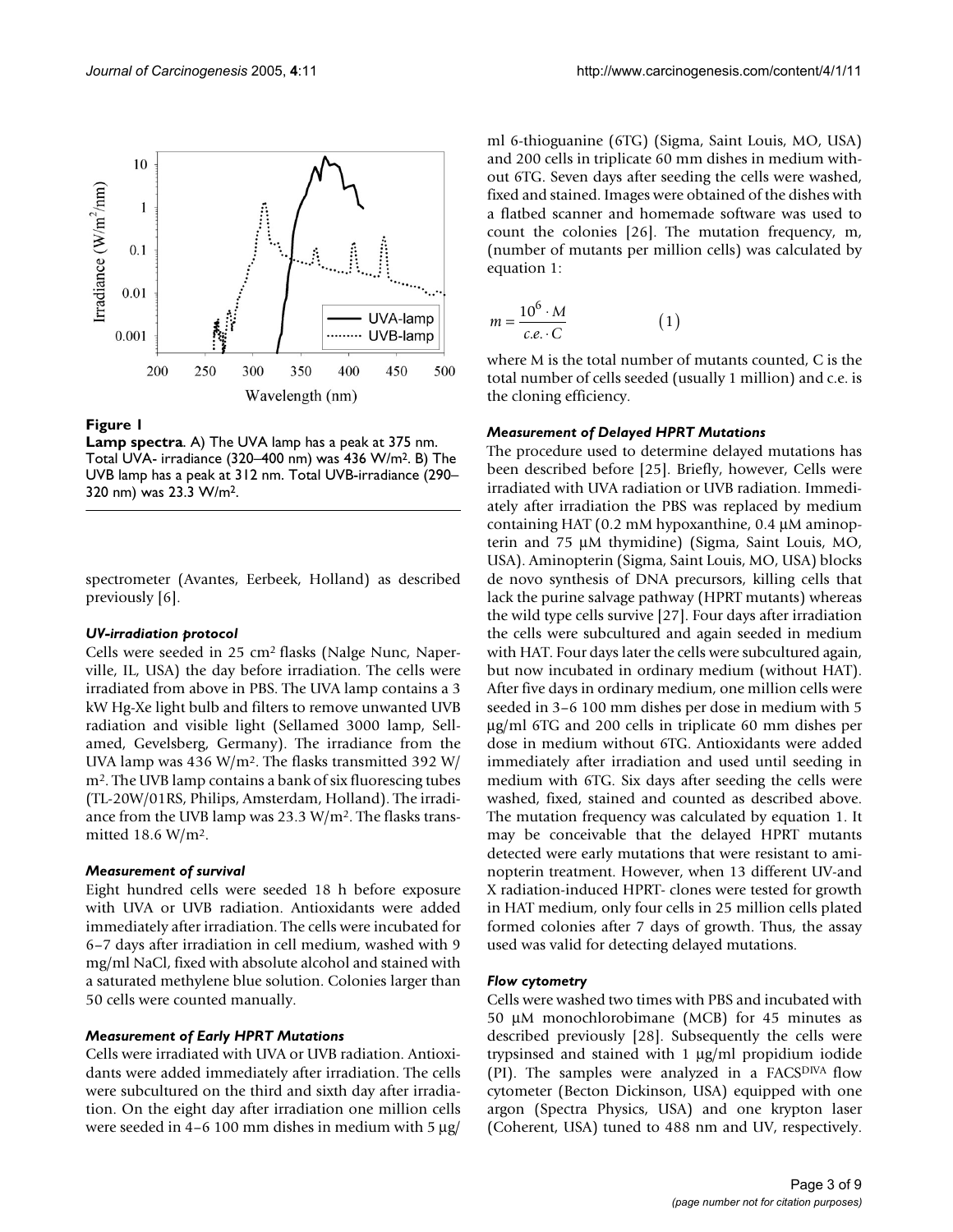

#### **Figure 2**

**Effect of antioxidants on UVA- and UVB-induced early mutagenesis**. Cells were exposed to 321 kJ/m2 UVA- (A) or 8.1 kJ/m2 UVB radiation (B). The cells were grown with or without antioxidants in ordinary medium for 8 days after ultraviolet irradiation. Subsequently, the cells were seeded in medium containing 5 µg/ml 6-thioguanine and no antioxidants. 0: medium without antioxidants, CAT: catalase, GSH: glutathione, SOD: superoxide dismutase. Error bars = standard error from 3–10 independent experiments each with 3-4 parallel dishes. \*: significantly different from unirradiated cells (Mann-Whitney rank sum test, p < 0.05). ◆: significantly different from cells not treated with antioxidants (Mann-Whitney rank sum test, p < 0.05). Mutant frequency = number of mutant colonies per million cells seeded.

Forward scatter (FSC), side scatter (SSC) and PI fluorescence (>630 nm) were measured at the first focus (488 nm, 200 mW). The acquisition was triggered on the FSC signal, and the area of the PI signal was measured and used to gate away dead cells. MCB fluorescence (465–505

nm) was excited with 50 mW of UV light (351/356 nm) at the second laser intercept.

#### *Statistics*

Kruskal-Wallis one-way analysis of variance on ranks was used to test for differences among the treatment groups. Mann Whitney rank sum test, Dunn's method and student t-test were used for comparison of treated groups versus control groups. A significance level of 0.05 was used unless otherwise noticed.

#### **Results**

To investigate the effect of reactive oxygen species produced after UVA or UVB radiation on early and delayed *hprt* mutations as well as cell survival, we treated irradiated cells with three different antioxidants. The cells were cultured in medium with antioxidants from immediately after irradiation and until seeding in selective medium for determination of mutant frequencies and until fixation for determination of cell survival.

#### *Survival of cells after UV radiation*

High mutation frequencies were advantageous in order to get high sensitivity of the antioxidant treatment. Therefore, doses of 321 kJ/m<sup>2</sup>UVA-radiation and 8.1 kJ/m<sup>2</sup> UVB-radiation were chosen in the present study. This choice is based on figure 2 of ref [25], which shows that the fraction of early *hprt* mutants increases with the dose up to 321 kJ/m<sup>2</sup> for UVA radiation and up to 8.1 kJ/m<sup>2</sup> for UVB radiation, above which the mutant fraction reaches a plateau. For delayed mutations, 321 kJ/m2 of UVA radiation and 11.3 kJ/m<sup>2</sup> of UVB radiation results in maximum delayed mutant frequency (Figure 2 of ref [25]). These doses resulted in around 36 % cell survival for UVA radiation and 33 % cell survival for UVB radiation (Table 1). The doses were physiologically relevant as they correspond to midday sun exposure times in midsummer of 2– 5 hours in Finland and half an hour in Italy [29,30]

UV radiation decreased the clonogenic survival of the cells significantly (t-test,  $p < 0.01$ ), but none of the antioxidants increased the survival of the irradiated V79 cells significantly (Table 1). There were also no significant differences between the sizes of the colonies of cells that had been treated with antioxidants or untreated (data not shown). Both irradiated and unirradiated cells divided more often than every 24 hours [6]. However, UV radiation resulted in significantly smaller colonies than the unirradiated cells when measuring survival shortly after radiation ("Cells seeded before radiation"-columns of Table 1), which may indicate that irradiated cells grew slower than the unirradiated for a while after radiation. The clonogenic survival of UVA- and UVB-treated cells was slightly decreased compared to control cells 13 days after radiation, but not significantly, suggesting only a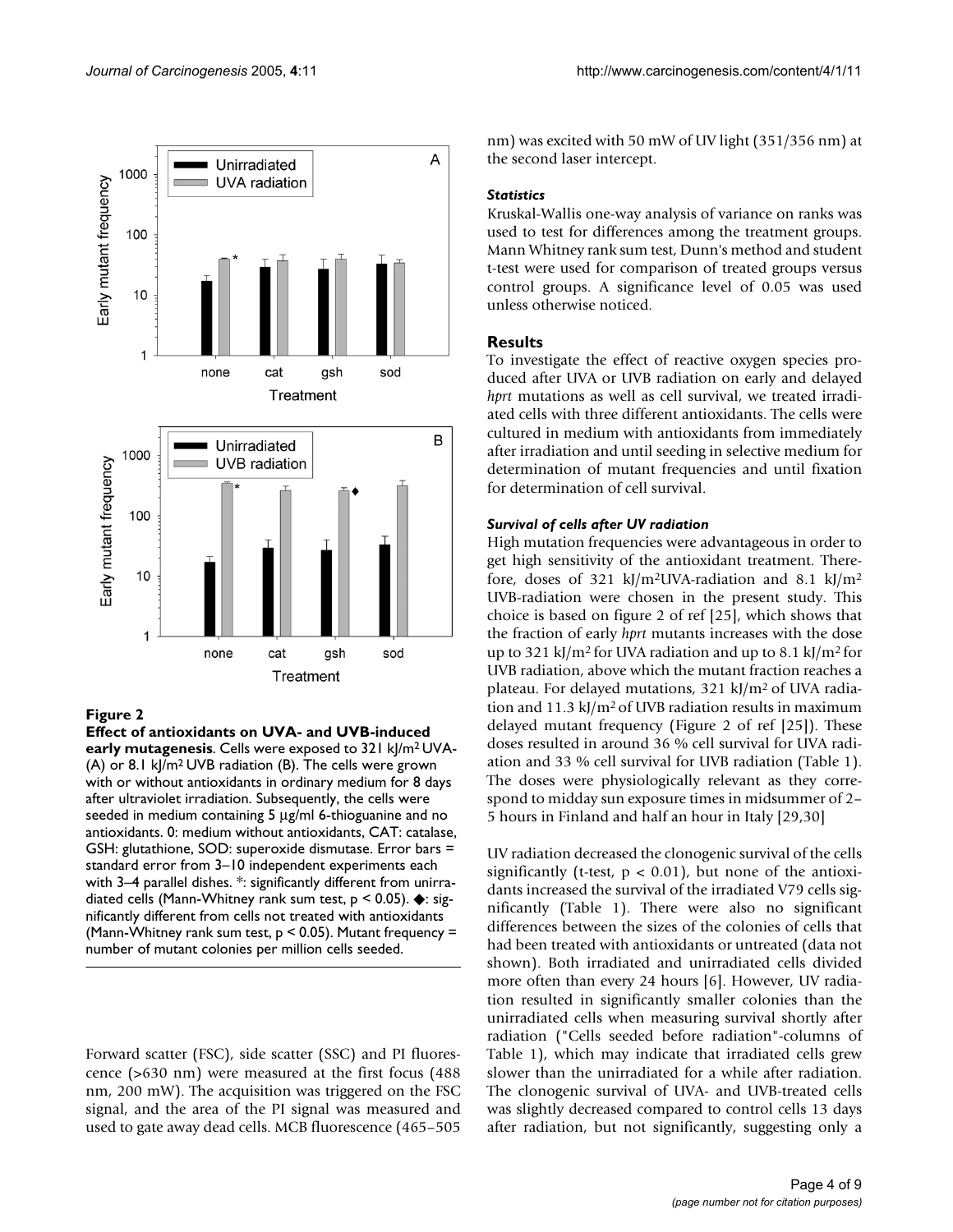| Antioxidant | Cells seeded before radiation <sup>a</sup> |             | Cells seeded 13 days after radiation <sup>a</sup> |                           |
|-------------|--------------------------------------------|-------------|---------------------------------------------------|---------------------------|
|             | <b>UVA</b>                                 | <b>UVB</b>  | <b>UVA</b>                                        | <b>UVB</b>                |
| Noneb       | $36 \pm 12$                                | $33 \pm 10$ | $85 \pm 7$                                        | $80 \pm 5$                |
| Catalase    | $21 \pm 6$                                 | $30 \pm 5$  | $84 \pm 5$                                        | $127 \pm 12^{d}$          |
| GSHc        | $19 \pm 8$                                 | $41 \pm 13$ | $127 \pm 15$                                      | $163 \pm 26$ <sup>d</sup> |
| SOD         | $28 \pm 6$                                 | $29 \pm 4$  | $135 \pm 12$                                      | $105 \pm 9$               |

**Table 1: Clonogenic survival (%) of cells incubated with antioxidants after exposure to 321 kJ/m2 UVA- or 8.1 kJ/m2 UVB-radiation**

aMean values ± standard error from 3–10 independent experiments.

bThe cloning efficiency of unirradiated cells treated with antioxidants for 6 days after seeding were not significantly different from untreated cells.

cThe cloning efficiency for unirradiated cells treated with GSH or SOD for 13 days before seeding was significantly lower than for unirradiated cells not treated with antioxidants (t-test, p < 0.05).

dSignificantly higher survival than irradiated cells not treated with antioxidants (t-test,  $p < 0.05$ ).

limited amount of delayed cell death. There was apparently no effect of the HAT treatment on clonogenic survival since there was no significant difference between the unirradiated cells seeded before radiation and unirradiated HAT treated cells seeded 13 days after radiation. However, there were some long-term effects of the antioxidants. For UVB radiation, catalase and GSH significantly increased survival. For unirradiated cells GSH and SOD significantly decreased the cloning efficiency, which suggest that long-term incubation with GSH and SOD may be toxic.

#### *Early UV-induced mutations*

Early *hprt* mutations were measured after an expression period of 8 days in normal medium. Both 321 kJ/m2 of UVA radiation and  $8.1 \text{ kJ/m}^2$  of UVB radiation significantly increased the early mutant frequencies above control frequency (Figure 2). Treatment with antioxidants after irradiation had only minor effects on the early mutagenic effect of UVA and UVB radiation (Figure 2). However, GSH significantly reduced the early UVB-induced mutation frequency by 24 %, suggesting an oxidative component for early UVB-induced mutations. The antioxidants seemed to increase the background mutation frequency. However, the changes were not significant.

#### *Delayed UV-induced mutations*

Delayed *hprt* mutations were measured after 8 days in HAT medium to eliminate early mutations, followed by 5 days in normal medium. Both 321 kJ/m2 of UVA radiation and 8.1 kJ/m2 of UVB radiation significantly increased the delayed mutant frequencies above control frequency (Figure 3). Figure 3A shows that GSH significantly reduced the formation of delayed *hprt* mutations after UVA radiation by 74 % as compared with UVA radiation alone ( $p < 0.05$ ). SOD and catalase had no significant effect on UVA induced delayed mutagenesis. Antioxidants had a greater effect on UVB-induced delayed mutations (Fig. 3B): catalase, GSH and SOD reduced the mutation frequency by 85 %, 94 % and 77 % as compared with UVB radiation alone, respectively ( $p < 0.05$ ). Both catalase and GSH decompose  $H_2O_2$ . Thus, the results suggest that a persistent increase in  $H_2O_2$  was involved in the formation of delayed mutations.

#### *Measurement of intracellular level of GSH*

The fluorochrome monochlorobimane (MCB) was used to measure whether incubation with GSH could increase intracellular levels of GSH. Cells were treated with 5 mM GSH for 4 days, washed and stained with 50 µM MCB, which resulted in a significant increase in fluorescence. The fluorescence ratio between cells treated with GSH and untreated cells was  $2.0 \pm 0.4$  (Mean  $\pm$  SD).

#### **Discussion**

We here report that both UVA and UVB radiation induced delayed *hprt* mutations in V79 Chinese hamster fibroblasts. Mutations induced several cell generations after UV radiation are an indication of genomic instability. The UVB-induced delayed *hprt* mutations were strongly inhibited by adding the antioxidants catalase, superoxide dismutase and GSH after irradiation, while only GSH had a significant effect on UVA-induced delayed mutations. The strong effects of these antioxidants indicate that oxidative stress has a major role in maintaining increased mutation rates long after exposure to UV radiation. The increased mutation rates of unstable cells may allow them to accumulate mutations that subsequently lead to cancer.

Recently, we showed that a much higher degree of bystander effect was involved in UVB-induced than in UVA-induced delayed mutagenesis [25]. UV-induced delayed mutations were measured with the same method as in the present paper, which allows for a high degree of cell-cell contact, and with a cloning method in which delayed mutations were measured in individual cell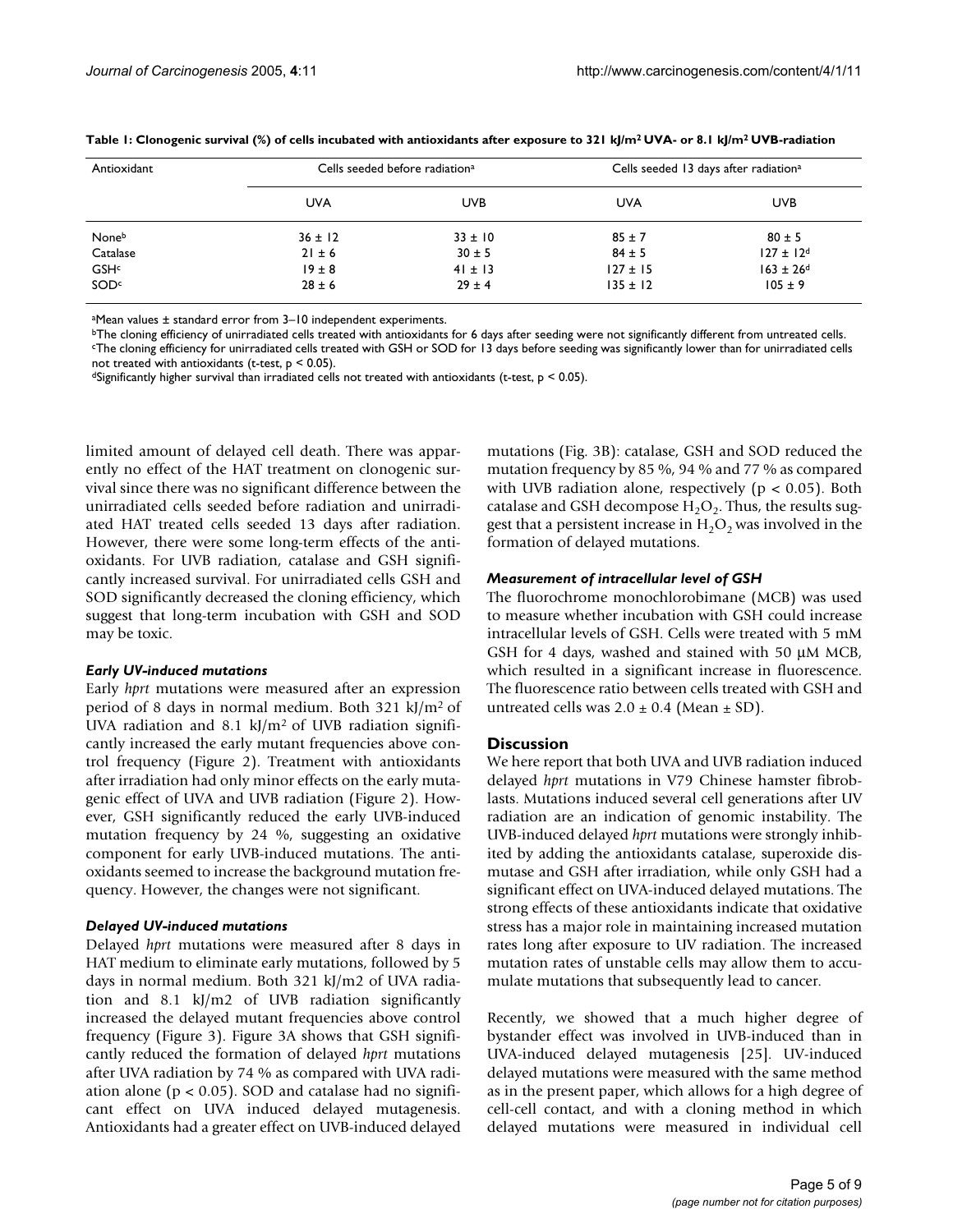clones [6]. UVA- and UVB-induced delayed mutagenesis was 4 and 19-fold higher, respectively, when using the present method as compared with the cloning method. The difference in degree of bystander-induced delayed mutations between UVA and UVB radiation might be explained by the present results. If it is assumed that the factors mediating the bystander-induced delayed mutations are long-lived reactive oxygen species like  $H_2O_2$ , then antioxidants should inhibit the bystander effect. Only GSH inhibited UVA-induced delayed mutagenesis and GSH, SOD and catalase inhibited UVB-induced delayed mutagenesis (Fig. 3). Cells probably take up neither GSH, SOD nor catalase. However, breakdown of extracellular GSH can be initiated by the plasma membrane enzyme γ-glutamyltransferase (GGT), which removes the γ-glutamyl moiety, and the resulting products can be taken up by cells and stimulate intracellular GSH synthesis [31]. This hypothesis is supported by a two-fold increase in monochlorobimane-fluorescence from cells incubated with 5 mM GSH for 4 days as compared with control cells. Thus, to inhibit UVA-induced delayed mutagenesis the intracellular level of antioxidants has to be increased and the bystander effect may be assumed to be an effect that is transferred between generations of cells or via gap junctions. In fact, inhibition of gap junctional intercellular communication by dieldrin significantly decreased the induction of delayed mutations [25]. On the other hand, catalase and SOD, which are only effective outside the cells, inhibited UVB-induced delayed mutagenesis, but not as effective as GSH. Therefore, much of the UVB-induced bystander effect is suggested to be an effect that is transferred to neighbouring cells via the medium. This may be a mechanism of bystander induced delayed mutations only relevant for UVB radiation and that comes in addition to the bystander effect between related cells or via gap junctions. In conclusion, induction of delayed mutations may be divided into three categories: 1) Directly induced delayed mutations due to genomic instability caused by mutations in gatekeeper or caretaker genes [32]; 2) Induced by a bystander effect transmitted from generation to generation of related cells or via gap junctions; and 3) Induced by a bystander effect transmitted via the medium.

Catalase decomposes  $H_2O_2$  to water and oxygen while GSH reduces a broader spectrum of oxidants, including  $H_2O_2$ . GSH decomposes  $H_2O_2$  in a reaction catalysed by glutathione peroxidase and reacts with  $H_2O_2$  downstream products.  $H_2O_2$  is a weak oxidant and is poorly reactive [23]. Nevertheless, hydrogen peroxide and its more reactive downstream products, such as lipid peroxides and hydroxyl radical, may act as clastogenic factors [33] and thus produce delayed chromosome aberrations and mutations. Therefore, inhibition of UVB-induced delayed mutagenesis by catalase and GSH may indicate that  $H_2O_2$ 

was produced in mutagenic concentrations in the period 8 to 13 days after irradiation. This conclusion is consistent with those of previous reports showing that hydrogen peroxide may induce genomic instability [34,35]. UVBinduced delayed mutagenesis was also inhibited by SOD. It has been shown that superoxide, which is converted to hydrogen peroxide by SOD, may act as a clastogenic factor and induce chromosome damage [37]. Thus, superoxide may also be involved in UVB-induced delayed mutagenesis. Furthermore, it has been demonstrated that medium harvested from V79 cells 22 hours after ultraviolet C exposure contains factors that can increase the mutation frequency of cells [36]. The identification of such clastogenic factors is clearly a key challenge for radiation research.

Using dihydrorhodamine 123 that become fluorescent when oxidized by ROS, including  $H_2O_2$ , genomically unstable cell clones exhibited significantly elevated levels of oxidative stress as compared to V79 control cells [38]. In accordance, ionizing radiation induced genomically unstable clones also had significantly increased levels of oxidative stress [39]. Interestingly, the ionizing radiation induced genomically unstable clones had elevated numbers of dysfunctional mitochondria with increased ROS production as compared to normal cells. Thus, it is tempting to speculate that UV-induced genomic instability also occurs via damage to mitochondria and a subsequent increase in oxidative stress. However, we have not been able to detect UV-induced persistent increase in oxidative stress in the whole population of V79 cells (J. Dahle, unpublished results), only in genomically unstable clones. Thus, it may be that only a small fraction of the irradiated cells gets an increase in the production of ROS, and that these cells are the same cells that have an unstable genome and get delayed mutations.

The antioxidants catalase, GSH and SOD decreased the UVB-induced delayed mutation frequency significantly but had almost no effect on the early UVB induced mutation frequency, except for a slight but significant effect of GSH on UVB-induced early mutations. The reason for this discrepancy may be differences in the types of early and delayed UV-induced DNA damage. Pyrimidine dimers, the main UVB-induced DNA lesion, are caused by direct absorption of UVB photons in DNA [10]. Thus, this type of damage cannot be inhibited by antioxidants added after irradiation, indicating that early and delayed UVBinduced DNA damage are different. This hypothesis is supported by the finding that UVB-induced delayed mutations, but not early mutations, are accounted for by large deletions [40], which are similar to the mutations produced by oxidative stress [41,42].

Pyrimidine dimer formation, oxidation of guanine and deletions are potential origins of early mutations after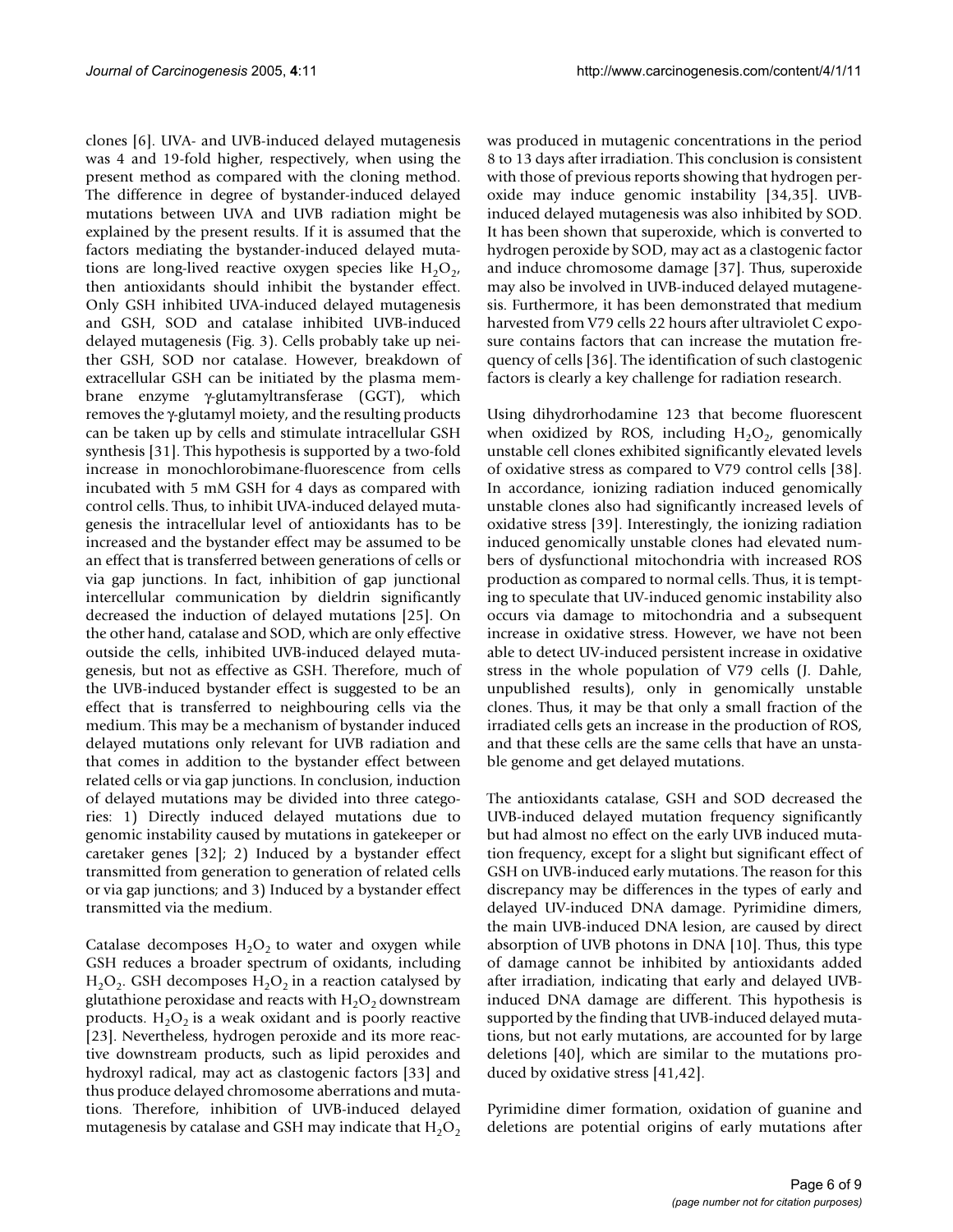UVA-radiation [15,40,43,44]. The mechanism of oxidation of guanine probably involves singlet oxygen produced by UVA-activated photosensitizers [43]. Pyrimidine dimer formation by UVA radiation was reported after very high doses and the mechanism of induction may involve DNA damage via photosensitization [45]. The UVA absorbing chromophores have not been identified. Thus, because of the short life time of photosensitized reactions, the early DNA damage probably cannot be inhibited using antioxidants added up to 5 minutes after irradiation. In a multiplex PCR study it was shown that the majority of both early and delayed UVA-induced *hprt* mutants exhibited either total gene deletion or deletion of some of the exons of the gene [40]. Sequencing of delayed mutations might reveal further insight into the mechanisms of UV-induced genomic instability.

#### **Conclusion**

In conclusion, UVB-induced delayed *hprt* mutations were strongly inhibited by antioxidants that eliminate  $H_2O_2$ and superoxide anion, suggesting that a persistent increase of these reactive oxygen species or downstream products are involved in a bystander-induced formation of delayed mutations. This bystander effect may be mediated both via the medium and via gap junctional intercellular communication or transmitted from mother to daughter cells since CAT and SOD were not effective inside the cells, while GSH probably was effective both inside and outside the cells. The mechanism of UVAinduced delayed mutations may involve bystanderinduced formation of delayed mutations mediated by gap junctional intercellular communication or transmitted from mother to daughter cells. UVA and UVB both induce delayed mutations – but are fundamentally different in how they interact with cells. Therefore, oxidative stress may also have a role in induction of delayed mutations induced by other types of stress than ultraviolet radiation.

#### **Abbreviations**

GSH – glutathione

- hprt hypoxantine phosphoribosyl transferase
- MCB monochlorobimane
- ROS reactive oxygen species
- SOD superoxide dismutase
- UVA ultraviolet A (320 400 nm)
- UVB ultraviolet B (290 320 nm)
- 6TG 6-thioguanine



#### **Figure 3**

**Antioxidants inhibit UVA- and UVB-induced delayed mutagenesis**. Cells were exposed to 321 kJ/m2 UVA- (A) or 8.1 kJ/m2 UVB radiation (B). The cells were grown with or without antioxidants in HAT-medium for 8 days after ultraviolet irradiation to kill early HPRT mutants. Subsequently, the cells were subcultured and grown with antioxidants in ordinary medium for 5 days before seeding in medium containing 5 µg/ml 6-thioguanine and no antioxidants. 0: medium without antioxidants, CAT: catalase, GSH: glutathione, SOD: superoxide dismutase. Error bars = standard error from 3– 10 independent experiments each with 3–4 parallel dishes. \*: significantly different from unirradiated cells (Mann-Whitney rank sum test,  $p < 0.05$ ). Mutant frequency = number of mutant colonies per million cells seeded.

#### **Authors' contributions**

JD conceived the study, carried out the experimental work, performed the statistical analysis and wrote the manuscript. EK and TS participated in the design and coordination of the study and with writing of the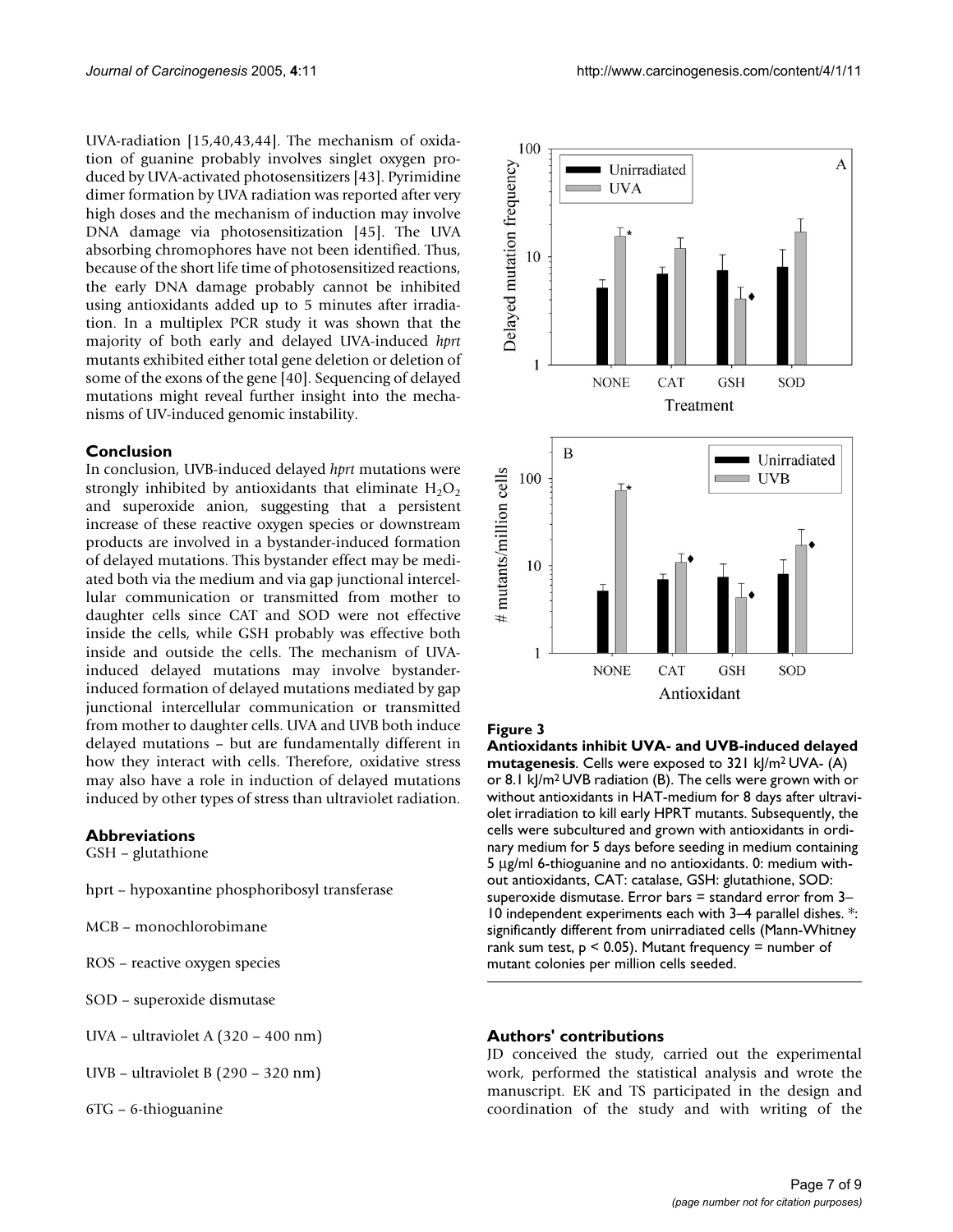manuscript. All authors read and approved the final manuscript.

#### **Acknowledgements**

We are grateful to Bjørn Høvik and Mali Strand Ellefsen for technical assistance, and to professor R. B. Setlow (Brookhaven National Laboratory) and professor Rune Blomhoff (Department of Nutrition, Faculty of Medicine, University of Oslo) for valuable comments. Supported by the Norwegian Research Council (JD).

#### **References**

- 1. Hanahan D, Weinberg RA: **[The hallmarks of cancer.](http://www.ncbi.nlm.nih.gov/entrez/query.fcgi?cmd=Retrieve&db=PubMed&dopt=Abstract&list_uids=10647931)** *Cell* 2000, **100:**57-70.
- 2. Limoli CL, Kaplan MI, Corcoran J, Meyers M, Boothman DA, Morgan WF: **[Chromosomal instability and its relationship to other](http://www.ncbi.nlm.nih.gov/entrez/query.fcgi?cmd=Retrieve&db=PubMed&dopt=Abstract&list_uids=9407967)**<br>end points of genomic instability. *Cancer Res* 1997, [end points of genomic instability.](http://www.ncbi.nlm.nih.gov/entrez/query.fcgi?cmd=Retrieve&db=PubMed&dopt=Abstract&list_uids=9407967) **57:**5557-5563.
- 3. Morgan WF: **[Non-targeted and delayed effects of exposure to](http://www.ncbi.nlm.nih.gov/entrez/query.fcgi?cmd=Retrieve&db=PubMed&dopt=Abstract&list_uids=12710868) [ionizing radiation: I. Radiation-induced genomic instability](http://www.ncbi.nlm.nih.gov/entrez/query.fcgi?cmd=Retrieve&db=PubMed&dopt=Abstract&list_uids=12710868) [and bystander effects in vitro.](http://www.ncbi.nlm.nih.gov/entrez/query.fcgi?cmd=Retrieve&db=PubMed&dopt=Abstract&list_uids=12710868)** *Radiat Res* 2003, **159:**567-580.
- 4. Khanna KK, Jackson SP: **[DNA double-strand breaks: signaling,](http://www.ncbi.nlm.nih.gov/entrez/query.fcgi?cmd=Retrieve&db=PubMed&dopt=Abstract&list_uids=11242102) [repair and the cancer connection.](http://www.ncbi.nlm.nih.gov/entrez/query.fcgi?cmd=Retrieve&db=PubMed&dopt=Abstract&list_uids=11242102)** *Nat Genet* 2001, **27:**247-254.
- 5. Kiefer J, Schreiber A, Gutermuth F, Koch S, Schmidt P: **[Mutation](http://www.ncbi.nlm.nih.gov/entrez/query.fcgi?cmd=Retrieve&db=PubMed&dopt=Abstract&list_uids=10636006) [induction by different types of radiation at the Hprt locus.](http://www.ncbi.nlm.nih.gov/entrez/query.fcgi?cmd=Retrieve&db=PubMed&dopt=Abstract&list_uids=10636006)** *Mutat Res* 1999, **431:**429-448.
- 6. Dahle J, Kvam E: **[Induction of delayed mutations and chromo](http://www.ncbi.nlm.nih.gov/entrez/query.fcgi?cmd=Retrieve&db=PubMed&dopt=Abstract&list_uids=12670891)[somal instability in fibroblasts after UVA-, UVB- and X-radi](http://www.ncbi.nlm.nih.gov/entrez/query.fcgi?cmd=Retrieve&db=PubMed&dopt=Abstract&list_uids=12670891)[ation.](http://www.ncbi.nlm.nih.gov/entrez/query.fcgi?cmd=Retrieve&db=PubMed&dopt=Abstract&list_uids=12670891)** *Cancer Res* 2003, **63:**1464-1469.
- 7. De Gruijl FR, Sterenborg HJ, Forbes PD, Davies RE, Cole C, Kelfkens G, *et al.*: **[Wavelength dependence of skin cancer induction by](http://www.ncbi.nlm.nih.gov/entrez/query.fcgi?cmd=Retrieve&db=PubMed&dopt=Abstract&list_uids=8416751) [ultraviolet irradiation of albino hairless mice.](http://www.ncbi.nlm.nih.gov/entrez/query.fcgi?cmd=Retrieve&db=PubMed&dopt=Abstract&list_uids=8416751)** *Cancer Res* 1993, **53:**53-60.
- 8. Setlow RB, Grist E, Thompson K, Woodhead AD: **[Wavelengths](http://www.ncbi.nlm.nih.gov/entrez/query.fcgi?cmd=Retrieve&db=PubMed&dopt=Abstract&list_uids=8341684) [effective in induction of malignant melanoma.](http://www.ncbi.nlm.nih.gov/entrez/query.fcgi?cmd=Retrieve&db=PubMed&dopt=Abstract&list_uids=8341684)** *Proc Natl Acad Sci U S A* 1993, **90:**6666-6670.
- 9. Ley RD: **[Ultraviolet radiation A-induced precursors of cuta](http://www.ncbi.nlm.nih.gov/entrez/query.fcgi?cmd=Retrieve&db=PubMed&dopt=Abstract&list_uids=9288772)[neous melanoma in Monodelphis domestica.](http://www.ncbi.nlm.nih.gov/entrez/query.fcgi?cmd=Retrieve&db=PubMed&dopt=Abstract&list_uids=9288772)** *Cancer Res* 1997, **57:**3682-3684.
- 10. Moan J, Peak MJ: **[Effects of UV radiation of cells.](http://www.ncbi.nlm.nih.gov/entrez/query.fcgi?cmd=Retrieve&db=PubMed&dopt=Abstract&list_uids=2509659)** *J Photochem Photobiol B* 1989, **4:**21-34.
- 11. Arimoto-Kobayashi S, Ando Y, Horai Y, Okamoto K, Hayatsu H, Lowe JE, *et al.*: **[Mutation, DNA strand cleavage and nitric oxide](http://www.ncbi.nlm.nih.gov/entrez/query.fcgi?cmd=Retrieve&db=PubMed&dopt=Abstract&list_uids=12189198) [formation caused by N- nitrosoproline with sunlight: a possi](http://www.ncbi.nlm.nih.gov/entrez/query.fcgi?cmd=Retrieve&db=PubMed&dopt=Abstract&list_uids=12189198)[ble mechanism of UVA carcinogenicity.](http://www.ncbi.nlm.nih.gov/entrez/query.fcgi?cmd=Retrieve&db=PubMed&dopt=Abstract&list_uids=12189198)** *Carcinogenesis* 2002, **23:**1537-1540.
- 12. Janssen YM, Van Houten B, Borm PJ, Mossman BT: **[Cell and tissue](http://www.ncbi.nlm.nih.gov/entrez/query.fcgi?cmd=Retrieve&db=PubMed&dopt=Abstract&list_uids=8377469) [responses to oxidative damage.](http://www.ncbi.nlm.nih.gov/entrez/query.fcgi?cmd=Retrieve&db=PubMed&dopt=Abstract&list_uids=8377469)** *Lab Invest* 1993, **69:**261-274.
- 13. Masaki H, Atsumi T, Sakurai H: **[Detection of hydrogen peroxide](http://www.ncbi.nlm.nih.gov/entrez/query.fcgi?cmd=Retrieve&db=PubMed&dopt=Abstract&list_uids=7826364) [and hydroxyl radicals in murine skin fibroblasts under UVB](http://www.ncbi.nlm.nih.gov/entrez/query.fcgi?cmd=Retrieve&db=PubMed&dopt=Abstract&list_uids=7826364) [irradiation.](http://www.ncbi.nlm.nih.gov/entrez/query.fcgi?cmd=Retrieve&db=PubMed&dopt=Abstract&list_uids=7826364)** *Biochem Biophys Res Commun* 1995, **206:**474-479.
- 14. Morliere P, Moysan A, Tirache I: **[Action spectrum for UV](http://www.ncbi.nlm.nih.gov/entrez/query.fcgi?cmd=Retrieve&db=PubMed&dopt=Abstract&list_uids=7557551)[induced lipid peroxidation in cultured human skin](http://www.ncbi.nlm.nih.gov/entrez/query.fcgi?cmd=Retrieve&db=PubMed&dopt=Abstract&list_uids=7557551) [fibroblasts.](http://www.ncbi.nlm.nih.gov/entrez/query.fcgi?cmd=Retrieve&db=PubMed&dopt=Abstract&list_uids=7557551)** *Free Radic Biol Med* 1995, **19:**365-371.
- 15. Rochette PJ, Therrien JP, Drouin R, Perdiz D, Bastien N, Drobetsky EA, *et al.*: **[UVA-induced cyclobutane pyrimidine dimers form](http://www.ncbi.nlm.nih.gov/entrez/query.fcgi?cmd=Retrieve&db=PubMed&dopt=Abstract&list_uids=12771205) [predominantly at thymine- thymine dipyrimidines and cor](http://www.ncbi.nlm.nih.gov/entrez/query.fcgi?cmd=Retrieve&db=PubMed&dopt=Abstract&list_uids=12771205)[relate with the mutation spectrum in rodent cells.](http://www.ncbi.nlm.nih.gov/entrez/query.fcgi?cmd=Retrieve&db=PubMed&dopt=Abstract&list_uids=12771205)** *Nucleic Acids Res* 2003, **31:**2786-2794.
- 16. De Gruijl FR: **[Photocarcinogenesis: UVA vs UVB.](http://www.ncbi.nlm.nih.gov/entrez/query.fcgi?cmd=Retrieve&db=PubMed&dopt=Abstract&list_uids=10907526)** *Methods Enzymol* 2000, **319(359–66):**359-366.
- 17. Davies KJ: **[Oxidative stress: the paradox of aerobic life.](http://www.ncbi.nlm.nih.gov/entrez/query.fcgi?cmd=Retrieve&db=PubMed&dopt=Abstract&list_uids=8660387)** *Biochem Soc Symp* 1995, **61(1–31):**1-31.
- 18. Limoli CL, Hartmann A, Shephard L, Yang CR, Boothman DA, Bartholomew J, *et al.*: **[Apoptosis, reproductive failure, and oxida](http://www.ncbi.nlm.nih.gov/entrez/query.fcgi?cmd=Retrieve&db=PubMed&dopt=Abstract&list_uids=9721883)[tive stress in Chinese hamster ovary cells with compromised](http://www.ncbi.nlm.nih.gov/entrez/query.fcgi?cmd=Retrieve&db=PubMed&dopt=Abstract&list_uids=9721883) [genomic integrity.](http://www.ncbi.nlm.nih.gov/entrez/query.fcgi?cmd=Retrieve&db=PubMed&dopt=Abstract&list_uids=9721883)** *Cancer Res* 1998, **58:**3712-3718.
- 19. Phillipson RP, Tobi SE, Morris JA, McMillan TJ: **[UV-A induces per](http://www.ncbi.nlm.nih.gov/entrez/query.fcgi?cmd=Retrieve&db=PubMed&dopt=Abstract&list_uids=11864787)[sistent genomic instability in human keratinocytes through](http://www.ncbi.nlm.nih.gov/entrez/query.fcgi?cmd=Retrieve&db=PubMed&dopt=Abstract&list_uids=11864787) [an oxidative stress mechanism.](http://www.ncbi.nlm.nih.gov/entrez/query.fcgi?cmd=Retrieve&db=PubMed&dopt=Abstract&list_uids=11864787)** *Free Radic Biol Med* 2002, **32:**474-480.
- Kris-Etherton PM, Hecker KD, Bonanome A, Coval SM, Binkoski AE, Hilpert KF, *et al.*: **[Bioactive compounds in foods: their role in](http://www.ncbi.nlm.nih.gov/entrez/query.fcgi?cmd=Retrieve&db=PubMed&dopt=Abstract&list_uids=12566142)**

**[the prevention of cardiovascular disease and cancer.](http://www.ncbi.nlm.nih.gov/entrez/query.fcgi?cmd=Retrieve&db=PubMed&dopt=Abstract&list_uids=12566142)** *Am J Med* 2002, **113(Suppl 9B):**71S-88S.

- 21. Longtin R: **[Selenium for prevention: eating your way to better](http://www.ncbi.nlm.nih.gov/entrez/query.fcgi?cmd=Retrieve&db=PubMed&dopt=Abstract&list_uids=12529339) [DNA repair?](http://www.ncbi.nlm.nih.gov/entrez/query.fcgi?cmd=Retrieve&db=PubMed&dopt=Abstract&list_uids=12529339)** *J Natl Cancer Inst* 2003, **95:**98-100.
- 22. Kazi A, Smith DM, Daniel K, Zhong S, Gupta P, Bosley ME, *et al.*: **[Potential molecular targets of tea polyphenols in human](http://www.ncbi.nlm.nih.gov/entrez/query.fcgi?cmd=Retrieve&db=PubMed&dopt=Abstract&list_uids=12494882) [tumor cells: significance in cancer prevention.](http://www.ncbi.nlm.nih.gov/entrez/query.fcgi?cmd=Retrieve&db=PubMed&dopt=Abstract&list_uids=12494882)** In *Vivo* 2002, **16:**397-403.
- 23. Halliwell B, Gutteridge JM: *Free Radicals in Biology and Medicine* 3rd edition. New York: Oxford University Press; 1999.
- <span id="page-7-0"></span>24. Hockberger PE, Skimina TA, Centonze VE, Lavin C, Chu S, Dadras S, *et al.*: **Activation of flavin-containing oxidases underlies lightinduced production of of H<sub>2</sub>O<sub>2</sub>** [in mammalian cells.](http://www.ncbi.nlm.nih.gov/entrez/query.fcgi?cmd=Retrieve&db=PubMed&dopt=Abstract&list_uids=10339574) Proc Natl *Acad Sci U S A* 1999, **96:**6255-6260.
- 25. Dahle J, Stokke T, Kaalhus O, Kvam E: **[Bystander effects may](http://www.ncbi.nlm.nih.gov/entrez/query.fcgi?cmd=Retrieve&db=PubMed&dopt=Abstract&list_uids=15733036) [modulate ultraviolet A and B induced delayed mutagenesis.](http://www.ncbi.nlm.nih.gov/entrez/query.fcgi?cmd=Retrieve&db=PubMed&dopt=Abstract&list_uids=15733036)** *Radiation Res* 2005, **163(3):**289-295.
- 26. Dahle J, Kakar M, Kaalhus O, Steen HB: **Automated counting of mammalian cell colonies by means of a flat bed scanner and image processing.** *Cytometry Part A* 2004, **60A:**182-188.
- 27. Fujimoto WY, Subak-Sharpe JH, Seegmiller JE: **[Hypoxanthine-gua](http://www.ncbi.nlm.nih.gov/entrez/query.fcgi?cmd=Retrieve&db=PubMed&dopt=Abstract&list_uids=5283941)nine phosphoribosyltransferase deficiency: chemical agents [selective for mutant or normal cultured fibroblasts in mixed](http://www.ncbi.nlm.nih.gov/entrez/query.fcgi?cmd=Retrieve&db=PubMed&dopt=Abstract&list_uids=5283941) [and heterozygote cultures.](http://www.ncbi.nlm.nih.gov/entrez/query.fcgi?cmd=Retrieve&db=PubMed&dopt=Abstract&list_uids=5283941)** *Proc Natl Acad Sci U S A* 1971, **68:**1516-1519.
- 28. Nair S, Singh SV, Krishan A: **[Flow cytometric monitoring of glu](http://www.ncbi.nlm.nih.gov/entrez/query.fcgi?cmd=Retrieve&db=PubMed&dopt=Abstract&list_uids=1648468)[tathione content and anthracycline retention in tumor cells.](http://www.ncbi.nlm.nih.gov/entrez/query.fcgi?cmd=Retrieve&db=PubMed&dopt=Abstract&list_uids=1648468)** *Cytometry* 1991, **12:**336-342.
- 29. Kolari PJ, Lauharanta J, Hoikkala M: **[Midsummer solar UV-radia](http://www.ncbi.nlm.nih.gov/entrez/query.fcgi?cmd=Retrieve&db=PubMed&dopt=Abstract&list_uids=3588354)tion in Finland compared with the UV-radiation from photo[therapeutic devices measured by different techniques.](http://www.ncbi.nlm.nih.gov/entrez/query.fcgi?cmd=Retrieve&db=PubMed&dopt=Abstract&list_uids=3588354)** *Photodermatol* 1986, **3:**340-345.
- 30. Meloni D, Casale GR, Siani AM, Palmieri S, Cappellani F: **[Solar UV](http://www.ncbi.nlm.nih.gov/entrez/query.fcgi?cmd=Retrieve&db=PubMed&dopt=Abstract&list_uids=10857363) [dose patterns in Italy.](http://www.ncbi.nlm.nih.gov/entrez/query.fcgi?cmd=Retrieve&db=PubMed&dopt=Abstract&list_uids=10857363)** *Photochem Photobiol* 2000, **71:**681-690.
- 31. Shi M, Gozal E, Choy HA, Forman HJ: **[Extracellular glutathione](http://www.ncbi.nlm.nih.gov/entrez/query.fcgi?cmd=Retrieve&db=PubMed&dopt=Abstract&list_uids=8103030) [and gamma-glutamyl transpeptidase prevent H2O2-induced](http://www.ncbi.nlm.nih.gov/entrez/query.fcgi?cmd=Retrieve&db=PubMed&dopt=Abstract&list_uids=8103030) [injury by 2,3-dimethoxy-1,4-naphthoquinone.](http://www.ncbi.nlm.nih.gov/entrez/query.fcgi?cmd=Retrieve&db=PubMed&dopt=Abstract&list_uids=8103030)** *Free Radic Biol Med* 1993, **15:**57-67.
- 32. Michor F, Iwasa Y, Nowak MA: **[Dynamics of cancer progression.](http://www.ncbi.nlm.nih.gov/entrez/query.fcgi?cmd=Retrieve&db=PubMed&dopt=Abstract&list_uids=14993901)** *Nat Rev Cancer* 2004, **4:**197-205.
- 33. Emerit I: **[Reactive oxygen species, chromosome mutation,](http://www.ncbi.nlm.nih.gov/entrez/query.fcgi?cmd=Retrieve&db=PubMed&dopt=Abstract&list_uids=8300000) [and cancer: possible role of clastogenic factors in](http://www.ncbi.nlm.nih.gov/entrez/query.fcgi?cmd=Retrieve&db=PubMed&dopt=Abstract&list_uids=8300000) [carcinogenesis.](http://www.ncbi.nlm.nih.gov/entrez/query.fcgi?cmd=Retrieve&db=PubMed&dopt=Abstract&list_uids=8300000)** *Free Radic Biol Med* 1994, **16:**99-109.
- 34. Li CY, Little JB, Hu K, Zhang W, Zhang L, Dewhirst MW, *et al.*: **[Per](http://www.ncbi.nlm.nih.gov/entrez/query.fcgi?cmd=Retrieve&db=PubMed&dopt=Abstract&list_uids=11212225)[sistent genetic instability in cancer cells induced by non-](http://www.ncbi.nlm.nih.gov/entrez/query.fcgi?cmd=Retrieve&db=PubMed&dopt=Abstract&list_uids=11212225)[DNA-damaging stress exposures.](http://www.ncbi.nlm.nih.gov/entrez/query.fcgi?cmd=Retrieve&db=PubMed&dopt=Abstract&list_uids=11212225)** *Cancer Res* 2001, **61:**428-432.
- 35. Yamamura E, Nunoshiba T, Nohmi T, Yamamoto K: **[Hydrogen per](http://www.ncbi.nlm.nih.gov/entrez/query.fcgi?cmd=Retrieve&db=PubMed&dopt=Abstract&list_uids=12804603)[oxide-induced microsatellite instability in the Escherichia](http://www.ncbi.nlm.nih.gov/entrez/query.fcgi?cmd=Retrieve&db=PubMed&dopt=Abstract&list_uids=12804603) [coli K-12 endogenous tonB gene.](http://www.ncbi.nlm.nih.gov/entrez/query.fcgi?cmd=Retrieve&db=PubMed&dopt=Abstract&list_uids=12804603)** *Biochem Biophys Res Commun* 2003, **306:**570-576.
- 36. Ghosh R, Bhaumik G: **[Supernatant medium from UV-irradi](http://www.ncbi.nlm.nih.gov/entrez/query.fcgi?cmd=Retrieve&db=PubMed&dopt=Abstract&list_uids=7477043)[ated cells influences the cytotoxicity and mutagenicity of](http://www.ncbi.nlm.nih.gov/entrez/query.fcgi?cmd=Retrieve&db=PubMed&dopt=Abstract&list_uids=7477043) [V79 cells.](http://www.ncbi.nlm.nih.gov/entrez/query.fcgi?cmd=Retrieve&db=PubMed&dopt=Abstract&list_uids=7477043)** *Mutat Res* 1995, **335:**129-135.
- 37. Emerit I, Garban F, Vassy J, Levy A, Filipe P, Freitas J: **[Superoxide](http://www.ncbi.nlm.nih.gov/entrez/query.fcgi?cmd=Retrieve&db=PubMed&dopt=Abstract&list_uids=8917499)[mediated clastogenesis and anticlastogenic effects of exoge](http://www.ncbi.nlm.nih.gov/entrez/query.fcgi?cmd=Retrieve&db=PubMed&dopt=Abstract&list_uids=8917499)[nous superoxide dismutase.](http://www.ncbi.nlm.nih.gov/entrez/query.fcgi?cmd=Retrieve&db=PubMed&dopt=Abstract&list_uids=8917499)** *Proc Natl Acad Sci U S A* 1996, **93:**12799-12804.
- 38. Dahle J, Kvam E: **Increased level of oxidative stress in genomically unstable cell clones.** *J Photochem Photobiol B:Biol* 2004, **74:**23-28.
- 39. Limoli CL, Giedzinski E, Morgan WF, Swarts SG, Jones GD, Hyun W: **[Persistent oxidative stress in chromosomally unstable cells.](http://www.ncbi.nlm.nih.gov/entrez/query.fcgi?cmd=Retrieve&db=PubMed&dopt=Abstract&list_uids=12810636)** *Cancer Res* 2003, **63:**3107-3111.
- 40. Dahle J, Noordhuis P, Stokke T, Svendsrud DH, Kvam E: **[Multiplex](http://www.ncbi.nlm.nih.gov/entrez/query.fcgi?cmd=Retrieve&db=PubMed&dopt=Abstract&list_uids=15453821) [PCR analysis of ultraviolet A and B induced delayed and](http://www.ncbi.nlm.nih.gov/entrez/query.fcgi?cmd=Retrieve&db=PubMed&dopt=Abstract&list_uids=15453821) [early mutations in V79 Chinese hamster cells.](http://www.ncbi.nlm.nih.gov/entrez/query.fcgi?cmd=Retrieve&db=PubMed&dopt=Abstract&list_uids=15453821)** *Photochem Photobiol* 2005, **81:**114-119.
- 41. Oller AR, Thilly WG: **[Mutational spectra in human B-cells.](http://www.ncbi.nlm.nih.gov/entrez/query.fcgi?cmd=Retrieve&db=PubMed&dopt=Abstract&list_uids=1469715) [Spontaneous, oxygen and hydrogen peroxide-induced muta](http://www.ncbi.nlm.nih.gov/entrez/query.fcgi?cmd=Retrieve&db=PubMed&dopt=Abstract&list_uids=1469715)[tions at the hprt gene.](http://www.ncbi.nlm.nih.gov/entrez/query.fcgi?cmd=Retrieve&db=PubMed&dopt=Abstract&list_uids=1469715)** *J Mol Biol* 1992, **228:**813-826.
- 42. Turner DR, Dreimanis M, Holt D, Firgaira FA, Morley AA: **[Mitotic](http://www.ncbi.nlm.nih.gov/entrez/query.fcgi?cmd=Retrieve&db=PubMed&dopt=Abstract&list_uids=12517408) [recombination is an important mutational event following](http://www.ncbi.nlm.nih.gov/entrez/query.fcgi?cmd=Retrieve&db=PubMed&dopt=Abstract&list_uids=12517408) [oxidative damage.](http://www.ncbi.nlm.nih.gov/entrez/query.fcgi?cmd=Retrieve&db=PubMed&dopt=Abstract&list_uids=12517408)** *Mutat Res* 2003, **522:**21-26.
- 43. Kvam E, Tyrrell RM: **[Induction of oxidative DNA base damage](http://www.ncbi.nlm.nih.gov/entrez/query.fcgi?cmd=Retrieve&db=PubMed&dopt=Abstract&list_uids=9450485) [in human skin cells by UV and near visible radiation.](http://www.ncbi.nlm.nih.gov/entrez/query.fcgi?cmd=Retrieve&db=PubMed&dopt=Abstract&list_uids=9450485)** *Carcinogenesis* 1997, **18:**2379-2384.